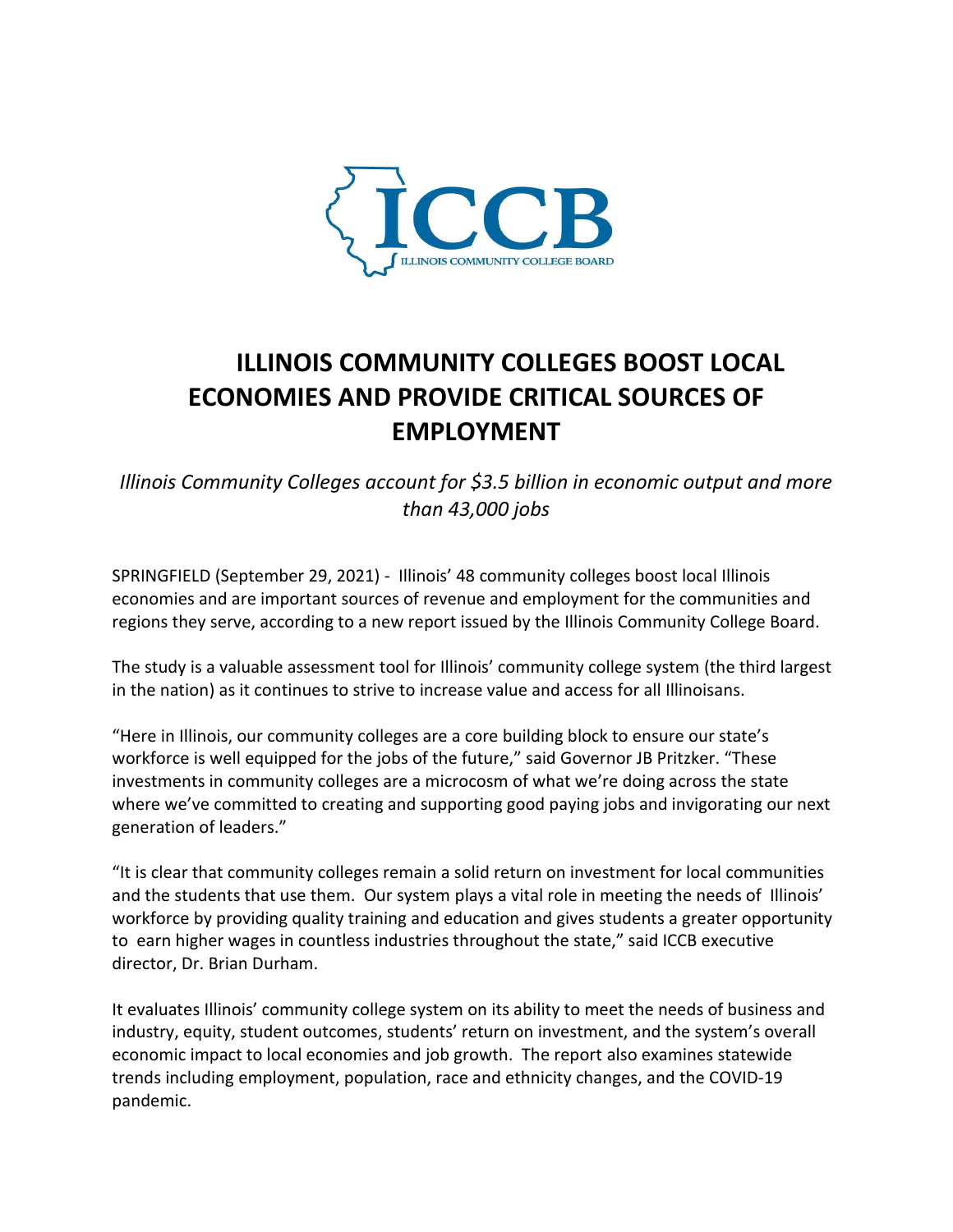"Community colleges remain a valuable resource for students of all walks of life. We are committed to creating an equitable path to economic mobility no matter who you are or where you live through the Illinois community college system," said Dr. Lazaro Lopez, ICCB Board Chair.

The study found that more than 84 percent of students who earn a Long-Term Certificate or associate degree in applied science programs are employed in solid paying career jobs within a year of graduation.

Investing in an Illinois community college Long-Term Certificate or Associate in Applied Science degree yields an average annual rate of return of nearly 27 percent, with an average wage increase of nearly 40 percent one year after graduation.

Annual earnings are even greater in specific areas of study. For students graduating with Long-Term Certificates in Architecture and Construction programs, the average annual earning five years after graduating is \$60,552, while manufacturing program graduates earn \$54,378 in the same timeframe.

"Community colleges are integral to building a skilled workforce, which is essential to the success of the Illinois and American manufacturing sector. These great institutions provide students with educational opportunities that include both technical training and soft interpersonal skills to make sure that manufacturers have a competitive and modern workforce," said Mark Denzler, president and CEO of the Illinois Manufacturers' Association.

"We're very proud that Governor Pritzker recently adopted the IMA Education Foundation's initiative to create two Manufacturing Academies on community college campuses in Illinois, which will further strengthen the longstanding partnership between manufacturers and community colleges while providing students with skilled job training."

The study also looked at Illinois community colleges' impact on local economies.

In fiscal year 2020, Illinois community colleges directly employed nearly 33,000 staff with a total payroll of \$1.3 billion. In addition to wages and salaries, Illinois community colleges account for almost \$500 million in additional expenses.

"An investment in a community college education benefits all stakeholders -- students, taxpayers, businesses, and society as a whole. Illinois community colleges place the benefits of higher education within reach for everyone," said Jim Reed, executive director of the Illinois Community College Trustees Association.

These direct impacts ripple through the economy creating additional jobs, payrolls, and other economic activity in Illinois. The total economic output of Illinois community colleges on the statewide economy in fiscal year 2020 is estimated at \$3.5 billion and 43,316 jobs.